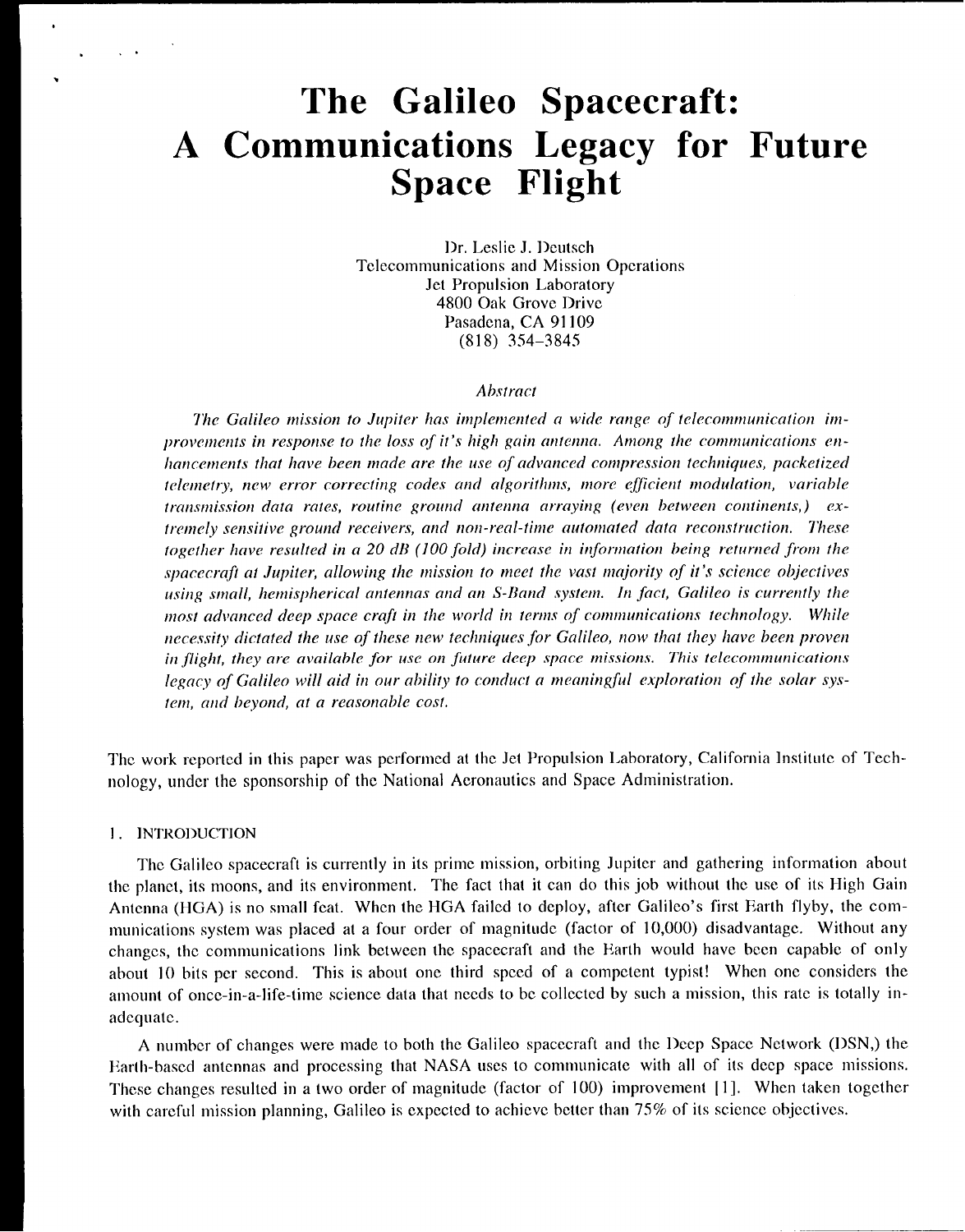$\bullet$ 

 $\overline{a}$ 

NASA, and the world deep space community, will be facing a challenge of ihc same severity over the next 15-20 years. Figure 1 shows a history of deep space launches beginning with the very first mission (in 1968) and projecting launches into the future. An earlier version of this chart showed four or five launches each year beginning in 1999. This projection came from several planning exercises being conducted by NASA's Office of Space Exploration. When that chart was shown in a presentation to Daniel Goldin, NASA's Administrator, he remarked that it was not aggressive enough. His vision is to have 12 launches each year. Indeed, this is consistent with Mr. Goldin's move toward having many more, but much smaller, missions. His philosophy is known as "faster-better-cheaper."



History and Projection of Deep Space Launches

In addition to the increased number of launches, these missionstend to last longer. The Mars program will concentrate on returning soil and rock samples - requiring missions of at least three years duration. An Outer PlaneT program will focus on studying Pluto, the Kuiper belt, and other small bodies far from Earth. Such missions will typically be of ten year duration or longer. An Origins program will focus on the search for planets around other stars, placing sets of spacecraft in formation to observe for many years.

The instruments that will be flown on future missions are likely to require increased communications capability. The trend is toward two and three dimensional instruments such as imaging spcctromctcrs.

With the number, duration, and data requirements of missions all increasing, it is easy to be convinced that the communications capability between deep space and Earth will have to increase by at least a factor of 100 by the year 2015. This is equivalent to increasing the number of DSN antennas (and the associated signal processing and data distribution) by a factor of 100, Based on the current technology for building large antennas, this would cost about \$30B in current American currency.

Although \$30B may seam low (the current capital investment in the DSN is about \$2B which might lead one to conclude it would cost \$200B) it is unrealistic to assume that this Icvc] of support will be forthcoming for the DSN. The current NASA budget is only about \$14B per year and most goes into the piloted (Space Station and Shuttle) programs. Also, any money spent building antennas could have been spent building those dozen spacecraft each year!

].uckily, there are other ways to increase the effective capacity of the deep space to Earth communication link by factors like 100 - Galileo has demonstrated this. When the Galileo spacecraft was built, it had a state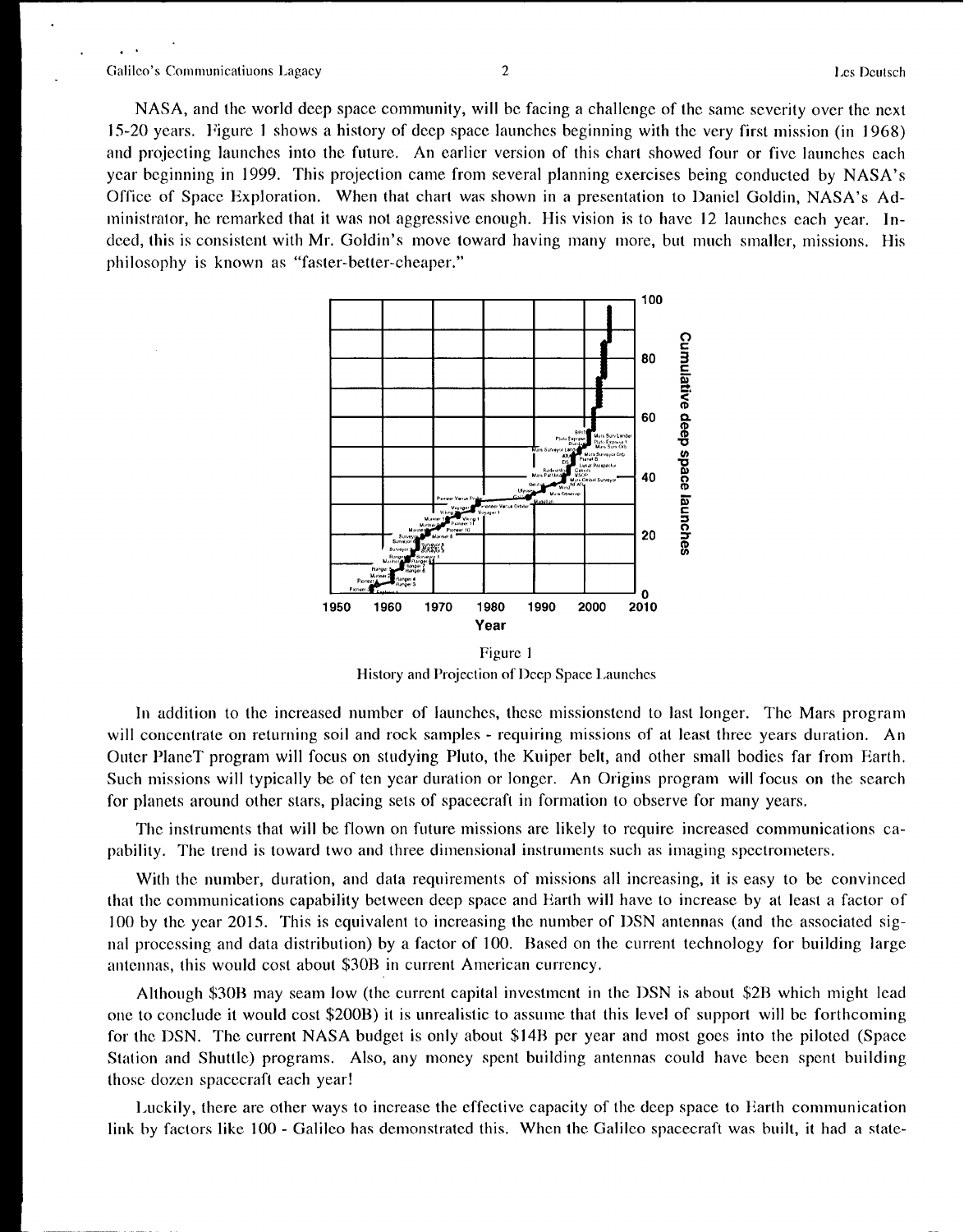,.

 $\ddot{\phantom{a}}$ 

 $\ddot{\phantom{1}}$ 

of-the-ml communications system. By the time the HGA failed to deploy, communication technology had advanced to the point that it was possible to increase the efficiency by 100, The techniques that were used arc shown in Figure 2, All of these improvements, with the exception of one, are applicable for future deep space missions, The top slice of the chart, labeled "ultracone" is not. The ultracone [2] is an optimized detector for the 2.4 Gllz radio frequency which Galileo transmits to Earth, No future missions arc planning to use such a low frequency.



Figure 2 Improvements in Galileo's Communication System

The Galileo spacecraft has served the role of communications technology pathfinder for future missions. Because these technologies have been proven in Galileo operations, they are now available to other missions. Also, since NASA has paid for upgrades of DSN equipment, the technologies arc available at a reduced cost.

The remaining sections of this paper explain each of the communications system improvements and discuss how they are applicable to other missions. Using the example set by Galileo, NASA and the world space community will be able to meet their deep space communications challenge.

#### 2. DATA COMPRESSION

By far, the biggest gain in communications efficiency for Galileo comes from the data compression. Data compression refers to a set of methods for reducing the amount of transmitted data needed to represent the actual information captured by a sensor. For example, consider the phrase "Data compression for Galileo." One might compress this phrase to "cmpresion 4 GLL." Most people who speak English will have no trouble expanding the word "compression" to "compression" and "4" to "for." Communications experts will automatically add the word "data" before "compression." Galileo spacecraft project personnel will recognize "GLL" as the official abbreviation for "Galileo." Hence, English-speaking communications people on the Galileo project will correctly expend the phrase. The original phrase is 29 characters long while the compressed phrase requires only 16 to represent the same *information,* The difference between the information content of something and the number of characters required to represent it can result in substantial compression.

In the above English example, a *compression ratio* of 29:16 was achieved - almost 2:1. In fact, most English text can be compressed by about 2:1 without loss of information, Anyone who has downloaded text files over the internet has used such algorithms, as has anyone using a disk-doubling utility on their personal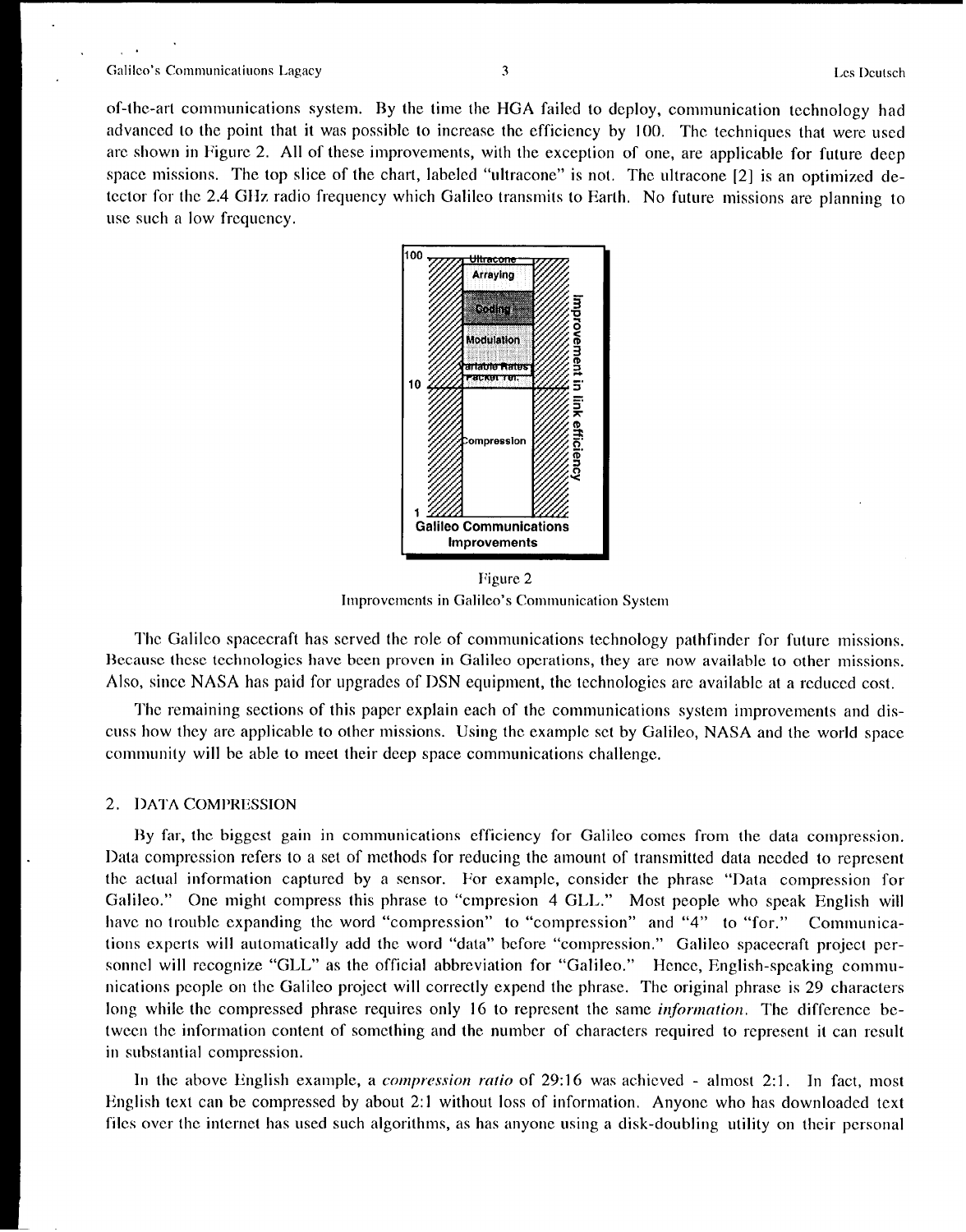computer. Such compression is called lossless because all the original information can be gleaned from the compressed data.

Another, more powerful kind of compression is called lossy. This is unfortunate because it leads one to reject such algorithms a prioi. This reluctance was common in deep space missions - until Galileo needed these algorithms. Now, all future deep space missions are planning to use Iossy data compression. Such algorithms can produce quite useful images, for example, at compression ratios as high as 40:1 as shown in Figure 3,



Figure 3 Planetary image after compression of 40:1

The data compression algorithm that gives Galileo most its efficiency gain is the Integer Cosine Transform (ICT [3].) The ICT is used to compress data from Galileo's imaging camera and spectrometer - the instruments that produce the most raw data. The ICT is one of a class of compression algorithms that analyzes an image, isolates its interesting features by measuring how randomly the pixels appear in small areas, and then transmits those areas with higher fidelity than the remainder of the image. Another algorithm in this class is the Joint Photographic Experts' Group (JPEG) algorithm, which is a standard for image transmission over the internet, Such algorithms can take an 800 x 800 pixel image, with 8 bits of data in each pixel, and compress it by about 10:1 so that the reconstructed image has an average error of only one Icvcl (1/256 of the total dynamic range) per pixel. The algorithm represented by Figure 3 is actually more advanced than the ICT or JPEG. It is known as *Subband Coding* [4]. The 40:1 compression achieved in the figure is at the expense of an average pixel error of 20 levels (20/256 of the dynamic range.) Although such images have reduced science value for some applications, they are more than adequate for preliminary examination of a region to target further, intense study.

# 3. PACKET TELEMETRY

The way spacecraft data is organized for transmission to Earth can have a large effect on the efficiency of the communications. Until Galileo, deep space craft used a scheme called *time division multiplexing* (TDM) to assemble data from various science instruments into a stream of bits for transmission, This scheme is shown in Figure 4, The stream is built up in a repetitive pattern with each instrument's data always placed in the same part of the pattern. In TDM, the position in time of a received bit indicates its source on the spacecraft, The problem with TDM is that, during various times in a mission, the amounts of data generated by the various instruments can change dramatically. There is little need for camera images, for example, during the cruise time between planets. For this reason, missions typically had many different TDM patterns stored in their computers. An appropriate pattern for each mission phase is selected in advance from the ground.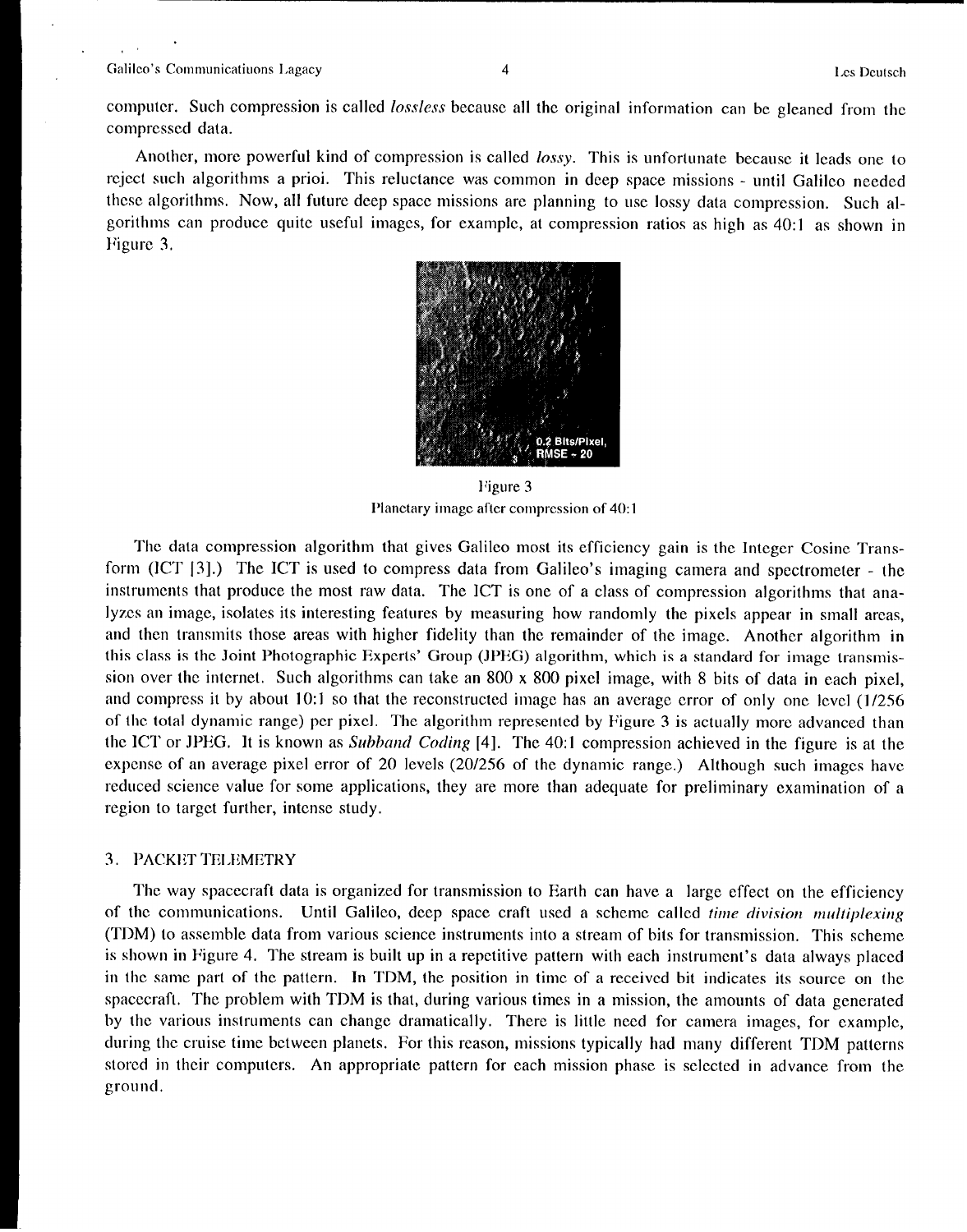

Figure 4 Time Division Multiplexing (TDM)

The existence of multiple TDM patterns presents two problems. First, one can never have enough patterns to satisfy all possible science scenarios - particularly if the patterns must be selected well in advance of their use. This means there will always be wasted space in the pattern, Waste occurs when it is an instrument's turn to supply data but none is available, A sequence of all zeros is typically sent in this case. The second problem is that each TDM pattern represents a set of spacecraft modes that must be tested in order to insure the reliability of the mission. The more TDM patterns, the more testing required,

An alternative scheme, now being used by Galileo, is *packet telemetry* and is shown in Figure 5. ]n a packet telemetry system, data is assembled from the instruments into a series of messages, called *packets.* Hach packet contains data from a single instrument (actually, this is a simplification - but it will do for the purpose of this paper.) The packets are assembled into a data stream for transmission to Earth. There is no regular pattern, as in TDM. Instead, the number of messages is a function of data availability from the instruments.



Figure 5 Packet Telemetry

Upon reception at Earth there needs to bc a way to tell where the packets begin and end and which instrument's data they contain, This is provided in a *packet header,* a small amount of information attached to the beginning of each packet. The packet header typically contains the source instrument's identification, the time at which the data was acquired by the instrument, and the length of the packet. Since headers arc not required in a TDM system, they represent additional data to be transmitted for a decrease in communications link efficiency. However, there is no waste with packet telemetry, so it ends up being much more efficient than TDM, Also, the message paradigm results in a standard interface between instruments and the spacecraft's central computer which can lead to reduced development and testing costs for spacecraft,

Packet Telemetry is not a new concept developed for Galileo. It is in common use for terrestrial communications, Earth-orbiting satellites, and communications within computer systems. In fact, there has been an international standard for packet telemetry in space systems for more than a dozen years [5], All future deep space missions have already chosen this systcm over TDM.

# 4. VARIABLE DATA RATES

The Deep Space Network's antennas are all on the Earth. Deep space craft appear to the DSN like a stars in the sky - they stay fixed in the zodiac, at least for the short periods of time during a communications ses-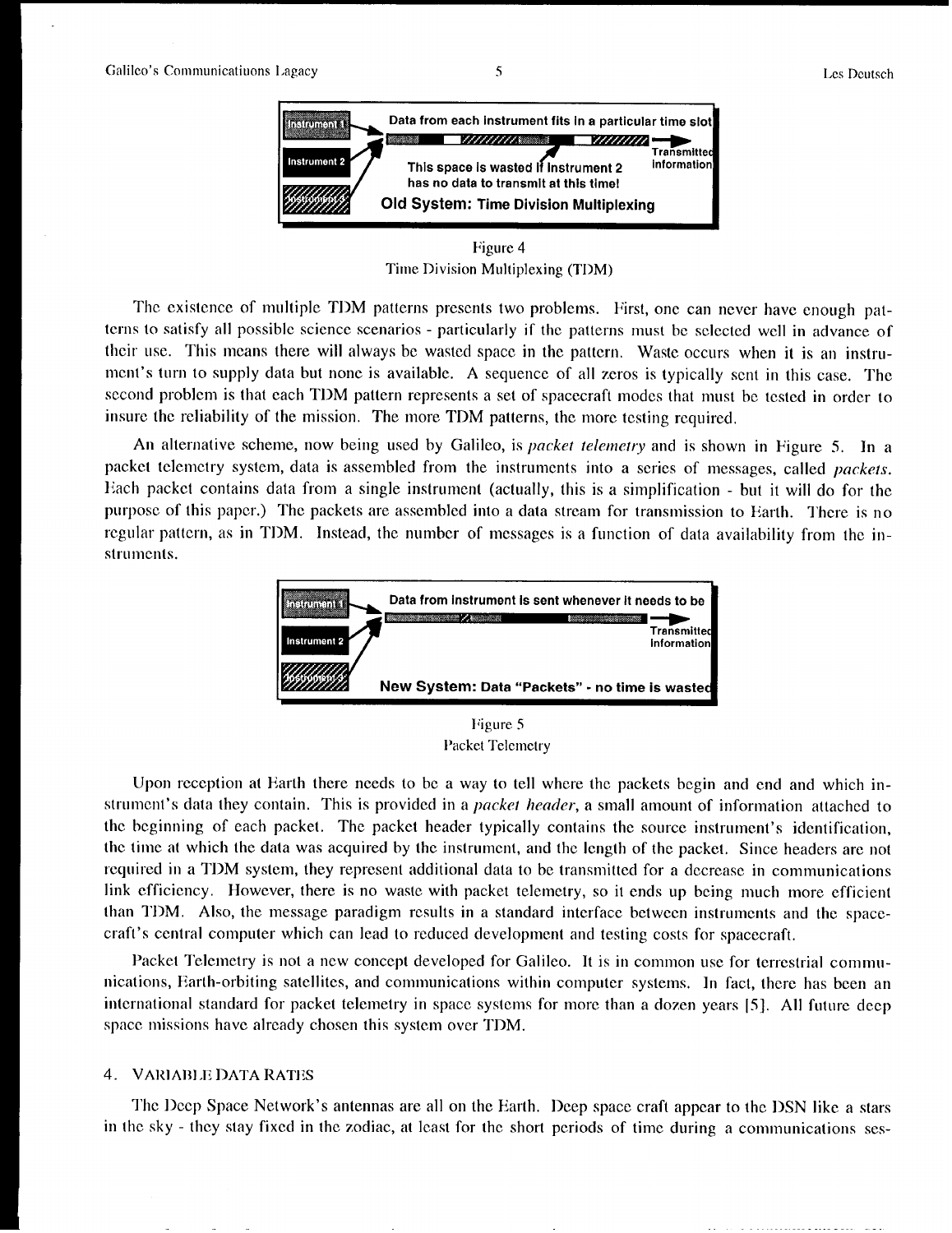#### Galileo's Communicatiuons Lagacy 6 **6** *km* Des Deutsch **best Deutsch best Deutsch best Deutsch best Deutsch best Deutsch best Deutsch best Deutsch best Deutsch best Deutsch best Deutsch best Deutsch best Deutsch best**

sion. Each antenna has line of sight contact with a deep space craft for between about six and ten hours, depending on the latitude of the antenna and the location of the spacecraft. During this time, called a *pass,* the spacecraft's received signal changes intensity depending on how much of the Earth's atmosphere it traverses. The signal is weakest when the spacecraft appears at the Earth horizon, it gets stronger until it is overhead, and then weakens again as the spacecraft goes out of sight on the opposite horizon, The received signal strength follows a the smooth **curve** as shown in Figure 6. The amount of data (e.g. the number of bits) that can bc received is a function of the received signal strength. The stronger the signal, the more bits per second, or *data rate*, is possible.



Figure 6 Use of variable data rates to maximize data return from deep space

All deep space craft built to this time (including Galileo) are capable of transmitting data only at a discrctc set of data rates. In Figure 6, these possible data rates are represented by horizontal lines. Spacecraft prior to Galileo typically transmitted at only a single data rate for any pass. The signal strength was predicted in advance and an optimal data rate was chosen to maximize the bits rcceivcd during each pass. In Figure 6, the large rectangle under the curve is the result. The area of the rectangle is equal to the number of bits received daring that pass [6].

Among the changes made to the Galileo spacecraft and the DSN was the ability to change the data rate many times during a pass. The result is the area under the staircase-shaped function. The additional area over that of the rectangle represents additional bits returned during the pass, In order to facilitate this, new receivers were required for the DSN that could track the spacecraft through these data rate changes without losing data during the transitions.

Variable data rates can now be used by other deep space missions, although there is still reluctance to do so. This is because it requires a great deal of work to predict which data rates should be used when. This work is currently done in advance on Earth and the answers arc transmitted to the spacecraft. in the future, an automated system in which the spacecraft and ground enter into two-way communications and adjust the data rate continuously is preferred. This is similar to the way internct communications is accomplished today.

# 5. MODU1,ATJON

All deep space missions that have been supported by the DSN have used a form of modulation known as Binary Phase Shift Keying (BPSK [7].) It the bit stream to be transmitted is represent by the function  $d(t)$ , which takes on only the values  $\pm 1$  as a function of time, then the transmitted signal has the form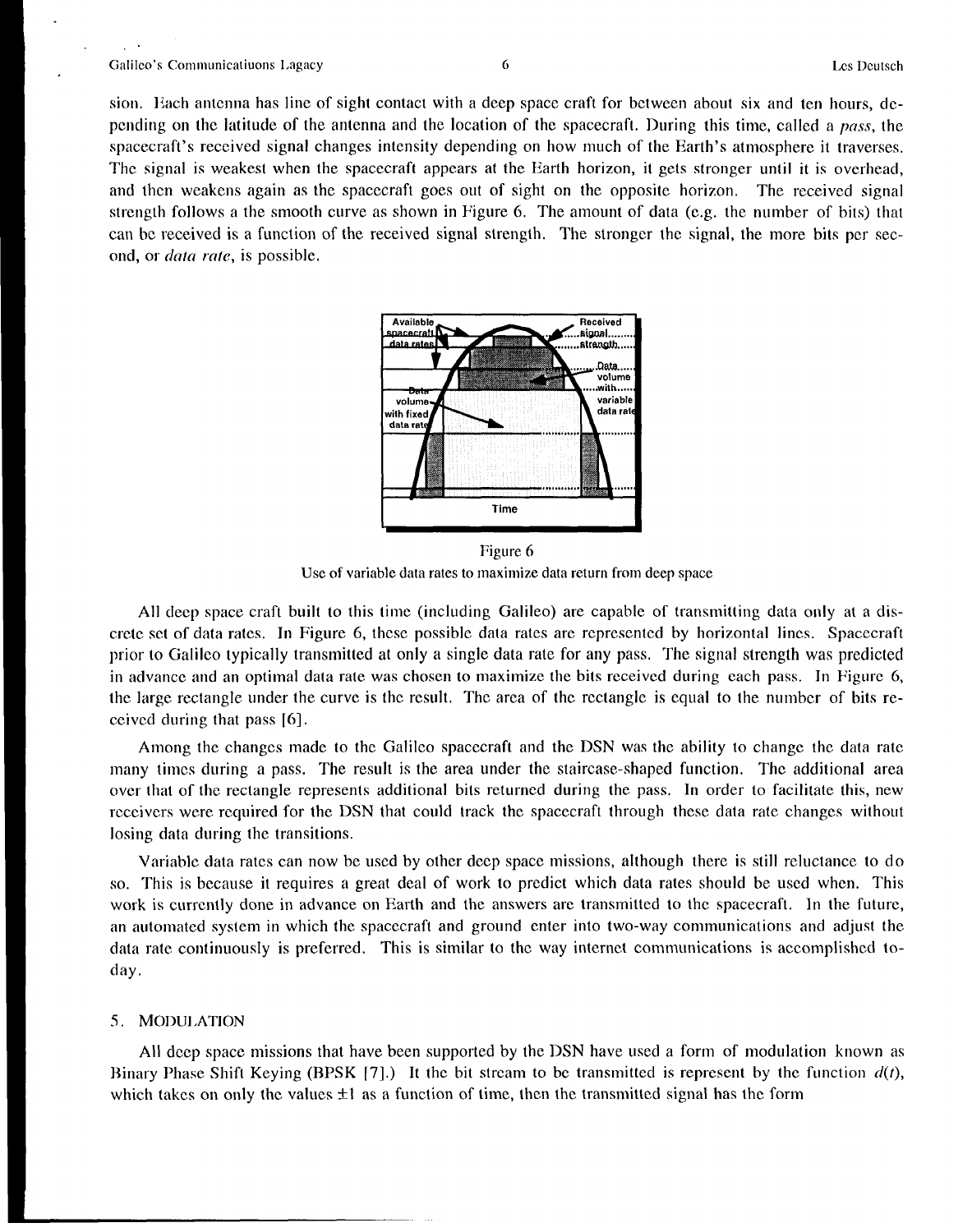,.

$$
A\sin((\omega t + \theta d(t)) = A\cos(\theta d(t))\sin(\omega t) - A\sin(\theta d(t))\cos(\omega t)
$$
  
=  $A\cos(\theta)\sin(\omega t) - A\sin(\theta)d(t)\cos(\omega t)$   
=  $B\sin(\omega t) + Cd(t)\cos(\omega t)$ . (1)

The constant A represents the energy of the transmission. The second line of the equality uses the fact that  $d(t)$  can have only the value  $\pm 1$ . The constants B and C in the last line depend only on the *modulation index*, *e.*

Until Galileo, the DSN receivers actually tracked the first, pure sine wave term in (1) and used the result to demodulate the second, modulated term. In order to maximize the energy devoted to each bit of data in the transmission,  $\theta$  was chosen to be 90 $\degree$  for all transmission. This results in a signal of the form

$$
A\sin((\omega t + (\pi/2)d(t)) = Ad(t)\cos(\omega t),
$$

known as *suppressed carrier [8]* modulation because the pure sine wave term has been completely suppressed, Suppressed carrier modulation is not new for Galileo. It has been the preferred modulation type for communications with Earth-orbiting satellites. In order to use it for deep space, however, new receivers were required that could track at very low signal levels [9]. Now that these receivers exist, this more efficient modulation is available to all future missions.

## **6. ERROR-CORRECTING CODES**

The performance of a communication system gets worse as the signal power decreases. One can use certain techniques to allow good reception at very low signal levels. One of these is error-correcting coding,

Consider the phrase "eror corekting kodes." People who speak English will most likely be able to correct the spelling to "error correcting codes." This is because English itself is an example of an errorcorrecting code. There is enough redundancy in the English language for us to correct most spelling errors without trouble. Anyone with young children has experienced this when reading a child's early essay work from school. Despite the fact the child has probably spelled half the words phonetically, the adult has no trouble reading and understanding the story.

Error-correcting codes for deep space use this same phenomenon for digital data. Figure 7 shows the performance of several codes, The horizontal axis is the energy devoted to each bit of data, normalized by the amount of noise in the system and expressed in decibels (dB,) The vertical axis shows the resulting bit error rate. The curve to the extreme right shows the performance of system using no error-correcting codes. The next curve shows the performance for one of the current NASA standard codes, the (7, 1/2) convolutional code. It is not important to this paper to discus how the individual codes work. It suffices to state that the substantial performance gain (more than 5 dB, or a better than a factor of three) results from adding a six bit shift register and some simple logic to the spacecraft,



**Figure** 7 Performance of some error-correcting codes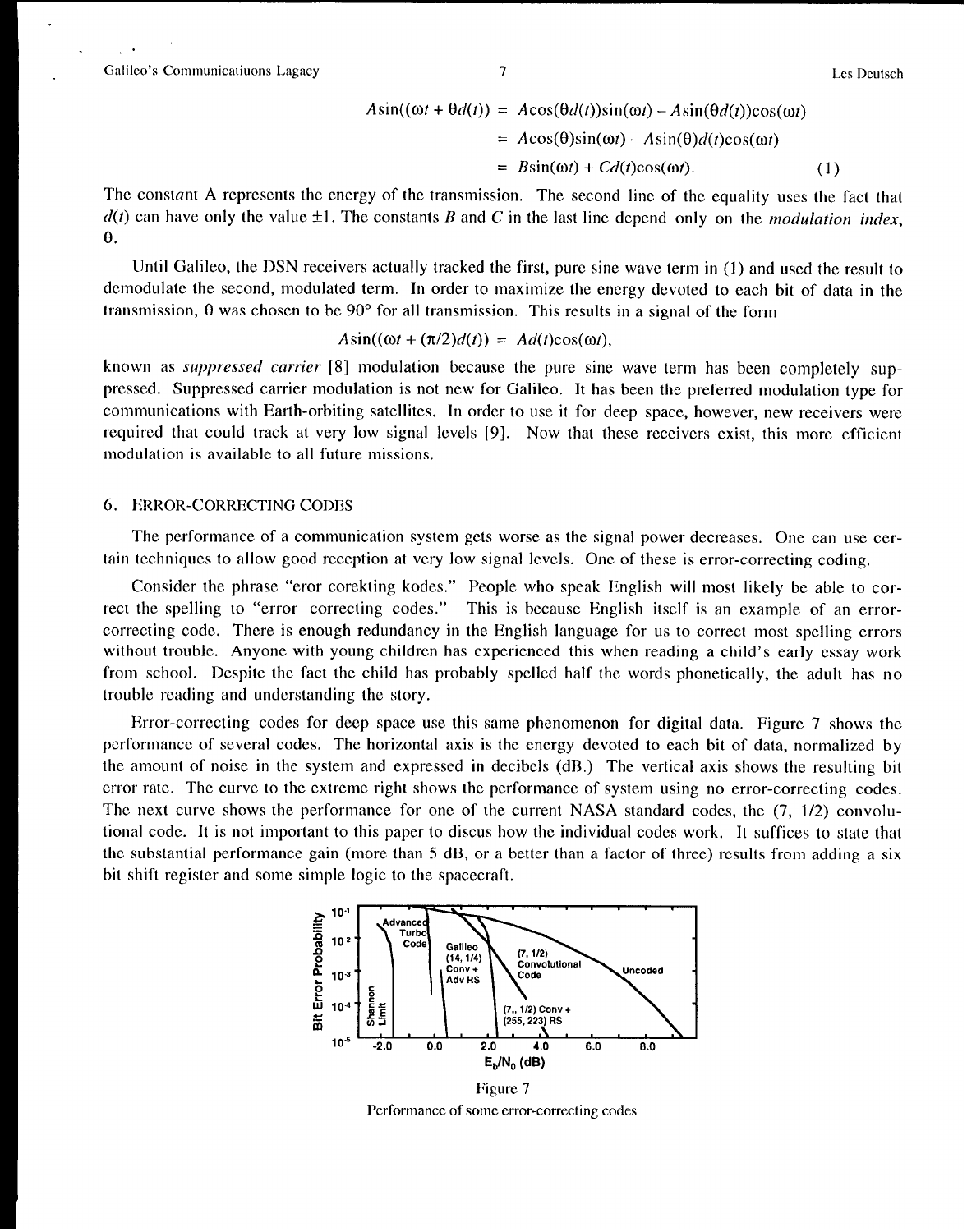$\mathcal{L}$ 

The next curve shows the performance of the concatenated coding system that was used on Galileo before it was reprogrammed for orbital operations, The new Galileo coding system is shown next [10].

Some very advanced techniques were used to achieve this performance gain for Galileo. The amount of redundancy in the code is carefully controlled and varies with time, In addition, special decoding algorithms were implemented that can spend additional time on the parts of the received data stream with more errors.

Figure 7 also shows a new, more advanced code developed after the Galileo orbital mission design. It is from a class of codes known as *turbo codes [11],* These codes, while quite different from the Galileo code, usc many of the same decodng techniques. The use of very advanced error-correcting codes is part of the Galileoc's communications legacy.

## 7. ANTENNA ARRAYING

One can always increase the communications performance by making the receive antenna larger. The performance of the system is proportional to the antenna's area, or aperture. Since it was impractical (in cost and schedule) to build larger antennas for Galileo, existing large antennas were *arrayed.*

la antenna arraying, two or more antennas are used simultaneously to receive spacecraft's signal. The output from the antennas is processed to remove the effects of the antenna spacing and relative accelerations with respect to the spacecraft. The effects of the noise in the various antennas is also accounted for in the processing,

The arraying configuration for Galileo is shown in Figure 8. Since Galileo remains in the southern sky during its orbital mission, the DSN'S Australia station has the best and longest view of the spacecraft, Hence the DSN'S Canberra site is the center for the Galileo antenna array, In addition to the DSN'S 70m antenna and two 34m antennas, the Australian Commonwealth Scientific and Industrial Research Organisation's (CSIRO) 64m antenna is arrayed. Also, during the period of time when Galileo can be seen from both Australia and California, the DSN'S 70m antenna at it's Goldstone site is added to the array. The combined aperture from these antennas results in about three times the performance that would have been possible with only a single 70m antenna, Of course, this array can only be used for only that part of the Earth's rotation when all the antennas have a view of the spacecraft.



Figure 8 Antenna arraying for Galileo

Antenna arraying has been performed at the DSN before, for the Voyager 2 encounters with Neptune and Uranus [12], Voyager's arraying was less sophisticated than that used for Galileo. For Voyager, each antenna received the spacecraft's signal and demodulated it to form a digital data stream. The digital streams were then correlated and summed to produce the arrayed signal. For Galileo, the carrier signals themselves arc correlated and summed. The resulting summed carrier signal is then demodulated to form a digital data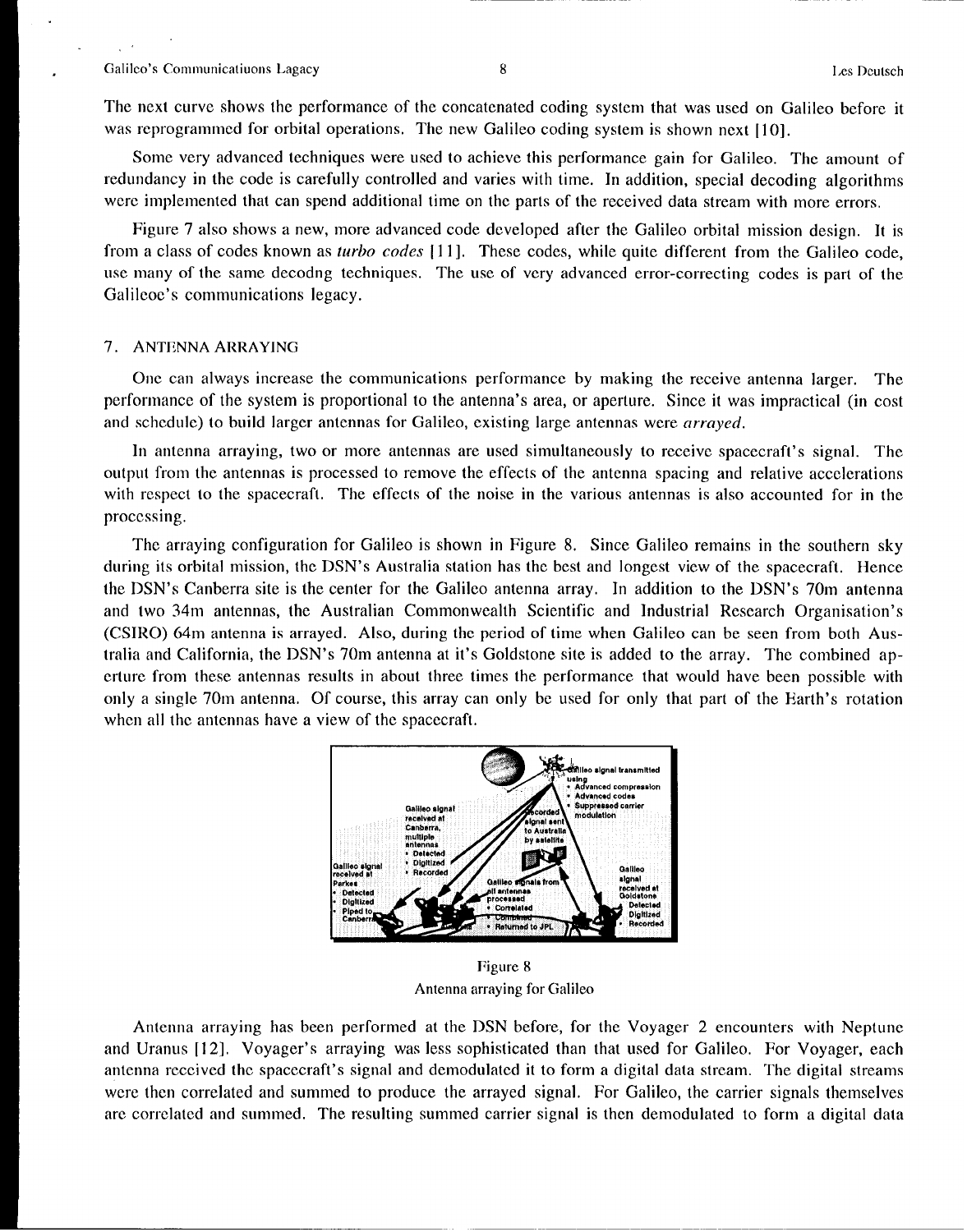**,'**

stream. The Galileo scheme, known as *full spectrum combining [131,* works at lower received signal levels and reconstructs the digital stream with greater integrity,

Another difference is that Galileo's arraying is performed on a routinely. The DSN equipment has been designed for easy configuration of arrays and the DSN staff has been trained to operate the arrays as part of their normal workload. Voyager's arrays were operated only a few times at critical points in the spacecraft's trajectory.

The new arraying algorithms that have been put in place for Galileo are available for future missions but will probably used only for critical mission events. With the number of missions increasing, it is unlikely that future missions will be designed to require routine antenna arraying on the scale of Galileo.

# 8. ASYNCHRONOUS PROCESSING

The DSN is based on an architecture that dates from its inception in the 1960's. This serial architecture is shown in Figure 9. Radio signals are gathered by the antenna and passed to a receiver. The resulting data stream is passed first to one decoder, and then to another. Finally, decoded data is passed to an expander that undoes the compression present in the data stream.



Figure 9 Serial processing in the DSN

Figure 9 is highly simplified, There are actually at least eight processors in the serial flow of data, Each processor lies in the data flow path. This means that if any one of thcm fails, the DSN will fail to process the data until a similar processor can be switched into the serial stream as a replacement or a completely separate serial chain is enabled. It also means that if a new processor is added to the DSN the entire DSN must be retested.

The new processors built to handle Galileo's communication in the DSN are configured as shown in Figure 10. The antenna still passes a signal to a receiver. However, as soon as digital data exists, at the output of the receiver, it is placed into a buffer. In the buffer, the receiver digital streams are managed as computer files.



Figure 10 Asynchronous processing used by the DSN for the Galileo spacecraft

Each subsequent processor accesses the files it requires to do its job and places the resuts back into the buffer as new files. This architecture for the DSN is asynchronous - that is the processing of the stream occurs independently of the events that take place in real time in the receiver. Asynchronous processing was required by the Galileo communications system in order to accommodate the antenna arraying and advanced errorcorrecting codes.

There are several advantages of the asynchronous scheme over the serial one. First, each processor only has to interface with the buffer. This makes all the processors communicate in the same way. By using a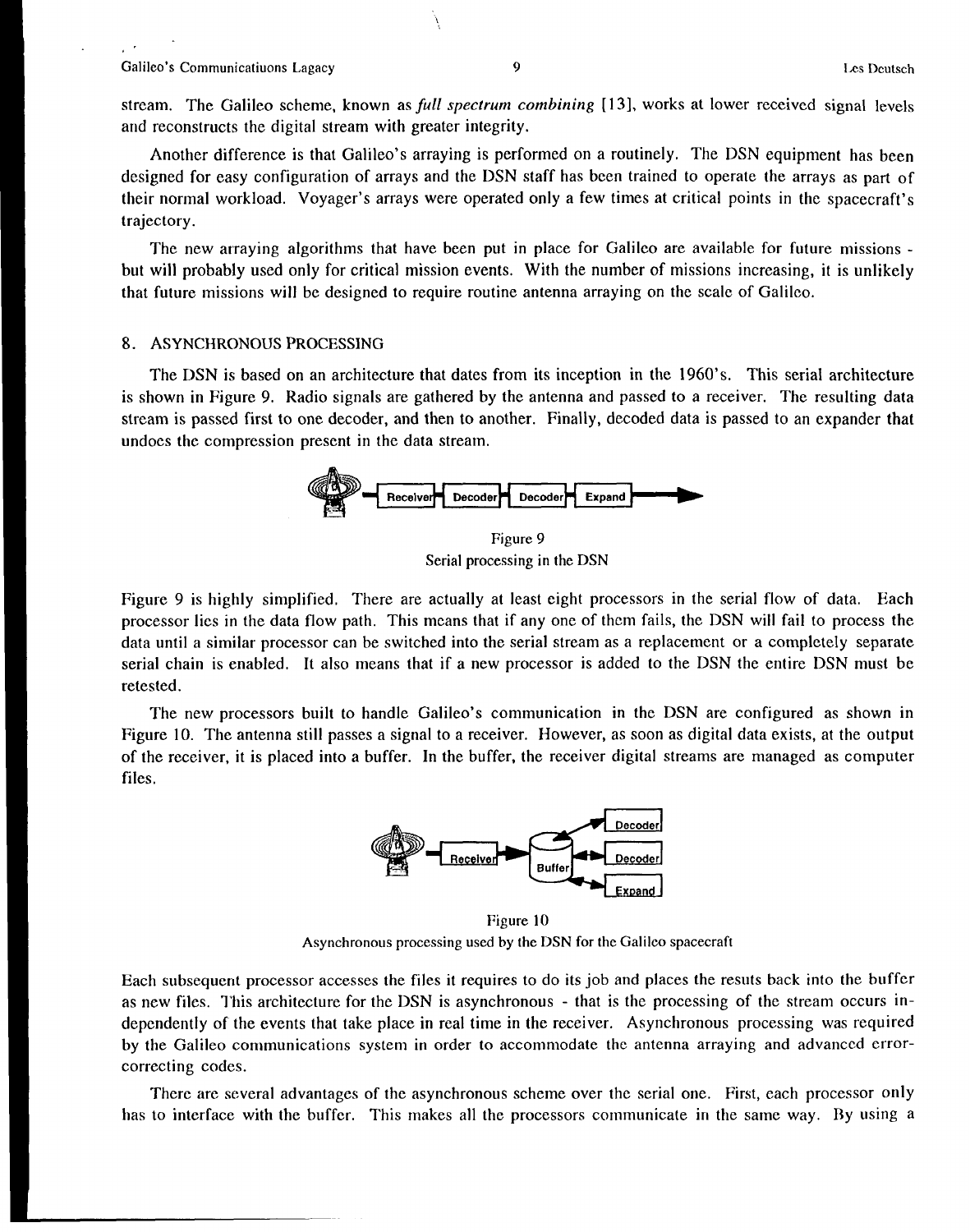#### *i* Galileo's Communicatiuons Lagacy 10 10 **LGS** Deutsch **LGS** Deutsch

*,'*

computer file for the interface, commercial software can be utilized, lowering the development cost of each processor. No processor is in the critical path for the signal. Instead, one could have many decoders attached to the buffer that handle any files they happen to find there. If one fails, a second will be ready to take over. In the event that all the decoders fail, the computer files are still in the buffer, waiting for a repaired decoder.

New processors can be easily added to this architecture, without requiring the entire system to be tested.

Although the asynchronous processing used in the DSN'S system for Galileo does not result in a communications link efficiency improvement, it does resuh in lower development and maintenance costs. The DSN is beginning the process of upgrading all its systems to this architecture. This is a low-cost legacy from GaIileo for future missions.

#### 9. CONCLUS1ON

It has been shown that most of the communications improvements that were made for the Galileo mission are applicable to future deep space missions. The technology will continue to improve with time, making the required factor of 100 efficiency improvement discussed in the Introduction easier in the future. The basic techniques, however, have now been proven in a real operating deep space mission - Galileo.

Figure 11 shows the results of forecasting such communication technology forward to the year 2020 [ 14]. All the improvements described in this paper are considered as well as two that were impractical for Galileo: higher frequency carrier signals (including optical communications) and larger spacecraft antennas.



Figure 11 Forecast of communications technology

Three scenarios were considered in the predictions, which were made as pat of NASA's planning for the exploration of the solar System. These were communications relay orbiters at Mars, Jupiter, and Neptune. Future intense exploration of the planets will likely involve many simultaneous spacecraft. Relay orbiters can lower the cost of providing intense communications with the multiple spacecraft. Each spacecraft would only require a high rate link to the nearby relay.

The vertical axis in Figure 11 is the data rate that could be supported at that time. The curves bounding the dark areas represent conservative and aggressive estimates of communications technology. The horizontal lines drawn through the curves show the data rates required for some common data types, with aggressive compression applied. These range from broadcast quality television, at 1 mbps, to the IMAX motion picture format at just under 100 mbps.

Another way to read the Figure is to keep the communications capability fixed with time and let the number of spacecraft grow to reach the value shown by the curves. Even using the conservative (lower) curves, the factor of 100 discussed in the Introduction can be achieved before the year 2015 in all cases.